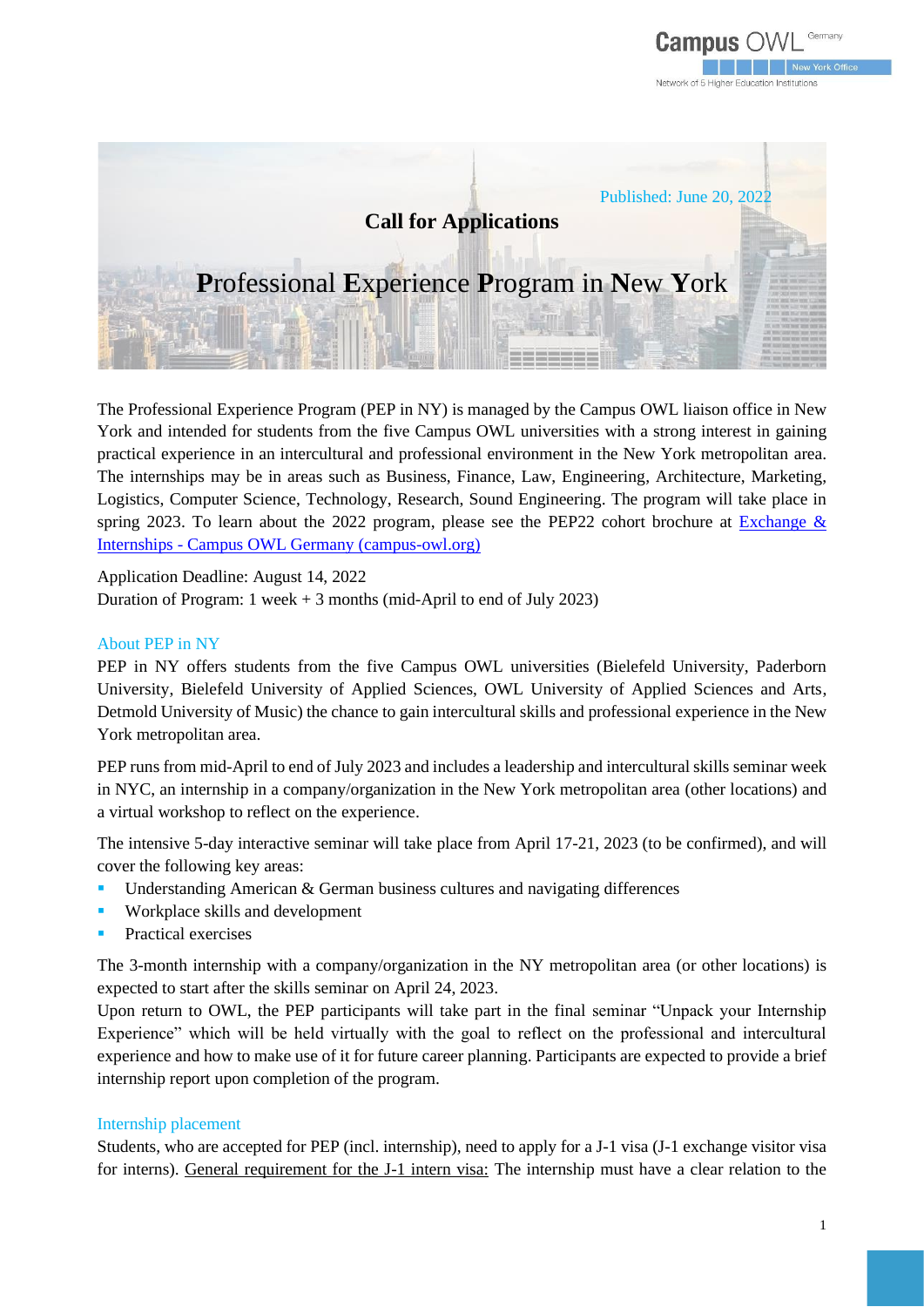candidate's academic education and must be highly relevant to the future career development and existing background of the candidate.

PEP offers two program lines:

### Program line A: Seek your internship independently

Candidates can secure their own internship placement and be part of the PEP cohort 2023 (incl. seminar week), if accepted to the program. The Campus OWL Office will support the J-1 visa process in cooperation with the German American Chamber of Commerce of NY and cover the \$700 fee for issuance of the DS-2019, as needed. Please indicate in the motivation letter that you are planning to apply independently for an internship for the time of the PEP program and include which companies/organizations you will be approaching regarding internship placement.

### Program line B: Support with internship placement

Candidates can get placement support from Campus OWL New York and be part of the PEP cohort 2023 (incl. seminar week), if accepted to the program. The NY office's network is made up of German-American NGOs/non-profit organizations (e.g. policy, culture) and companies in sectors such as technology, consulting, light manufacturing, architecture, and entertainment. The New York office will use its network to identify possible internship providers and will support the J-1 visa process in cooperation with the German American Chamber of Commerce of NY and cover the \$700 fee for issuance of the DS-2019. Please indicate your interest and industry focus for an internship in the motivation letter.

### Our cooperation with the German American Chamber of Commerce in New York (GACCNY)

GACCNY is the supporting partner and J-1 visa sponsor. GACCNY can sponsor the J-1 visa for internships in areas such as Business, Finance, Law, Engineering, Architecture, Marketing, Logistics, Technology, Research, Sound Engineering. GACCNY cannot sponsor visas in activities such as teaching, health/medical/social work, in the arts (music, design, theater, etc.) and the government sector.

## Requirements

- Enrolled at one of the universities in OWL (Bielefeld University, Paderborn University, Bielefeld University of Applied Sciences, OWL University of Applied Sciences and Arts, and Detmold University of Music) for the summer semester 2023
- At time of application (summer semester 2022), enrolled in a Master program or at least in  $3<sup>rd</sup>$  semester Bachelor program
- Excellent communications skills (oral, written, interpersonal)
- Very good command of spoken and written English (B2 at a minimum)

## Application Documents

- **Letter of motivation** including how the program helps you achieve your goals and how it relates to your studies, either include intent to seek your own internship (program line A) or indicate industry/area of interest (program line B) (in English, approx.1 page)
- **CV** (include education, work experience, skills, previous scholarships/awards, and other relevant experiences such as volunteer experience; no photo necessary; in English)
- **Overview of your previous academic achievements with grade average** (copy of your transcript; copy of bachelor's degree, if applicable)